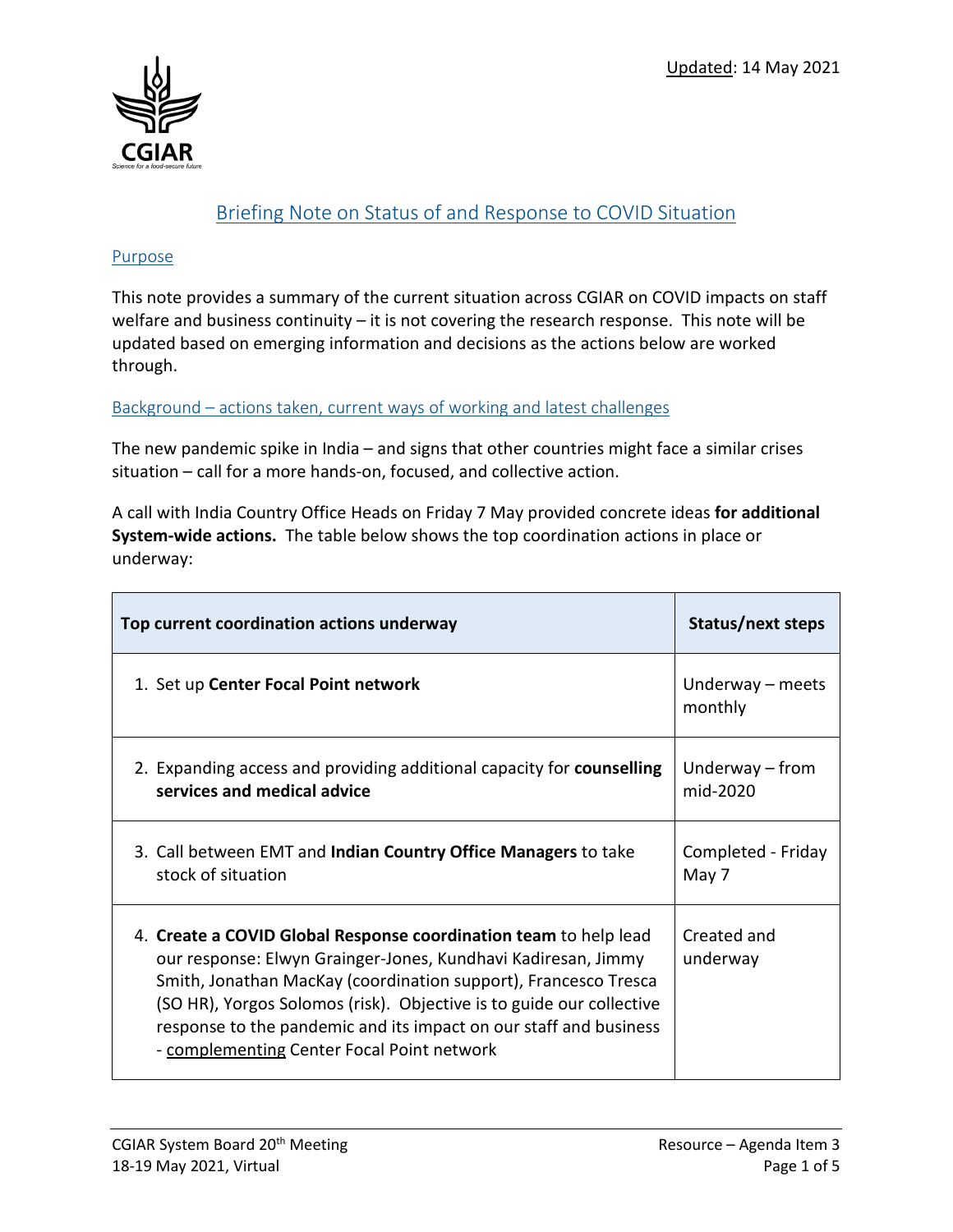| Top current coordination actions underway                                                                                                                                                                                                                                                                                                                            | Status/next steps                                       |
|----------------------------------------------------------------------------------------------------------------------------------------------------------------------------------------------------------------------------------------------------------------------------------------------------------------------------------------------------------------------|---------------------------------------------------------|
| 5. Create a preparatory checklist of actions for a COVID flare up for<br>use by Country managers - learning from India country managers<br>(e.g. creating a pool of oxygen capacities, establishing a common<br>pool of medical practitioners, ensuring all staff have access to 24/7<br>medical helpline, arranging safe transport to vaccination centers,<br>etc.) | Underway - not<br>yet completed                         |
| 6. Update analysis of the 'at risk' list of countries                                                                                                                                                                                                                                                                                                                | Underway - not<br>yet completed                         |
| 7. For the most at-risk countries, arrange country-by-country calls<br>with heads of offices                                                                                                                                                                                                                                                                         | Underway - not<br>yet scheduled                         |
| 8. For at-risk countries, ask country managers to identify a country<br>COVID-19 response focal point, and add those focal points to the<br>COVID-19 Focal Points network (if not part of it)                                                                                                                                                                        | Over next 2 weeks                                       |
| 9. Seek to add CGIAR staff to the UN vaccination program - write to<br>the DG FAO to ask if they might systematically sponsor CGIAR (as<br>they and IFAD have done already in some countries). If that fails,<br>try same with IFAD.                                                                                                                                 | Underway $-$ to<br>send letter week<br>beginning 17 May |
| Explore other avenues for vaccines availability if fail to enter<br>10.<br>UN vaccination program - e.g. email to see if USAID will help<br>distribute surplus US vaccines, explore global purchasing options.                                                                                                                                                       | <b>TBD</b>                                              |
| Explore options on how centers can support staff to get access<br>11.<br>to oxygen cylinders, concentrators and medicine                                                                                                                                                                                                                                             | <b>TBD</b>                                              |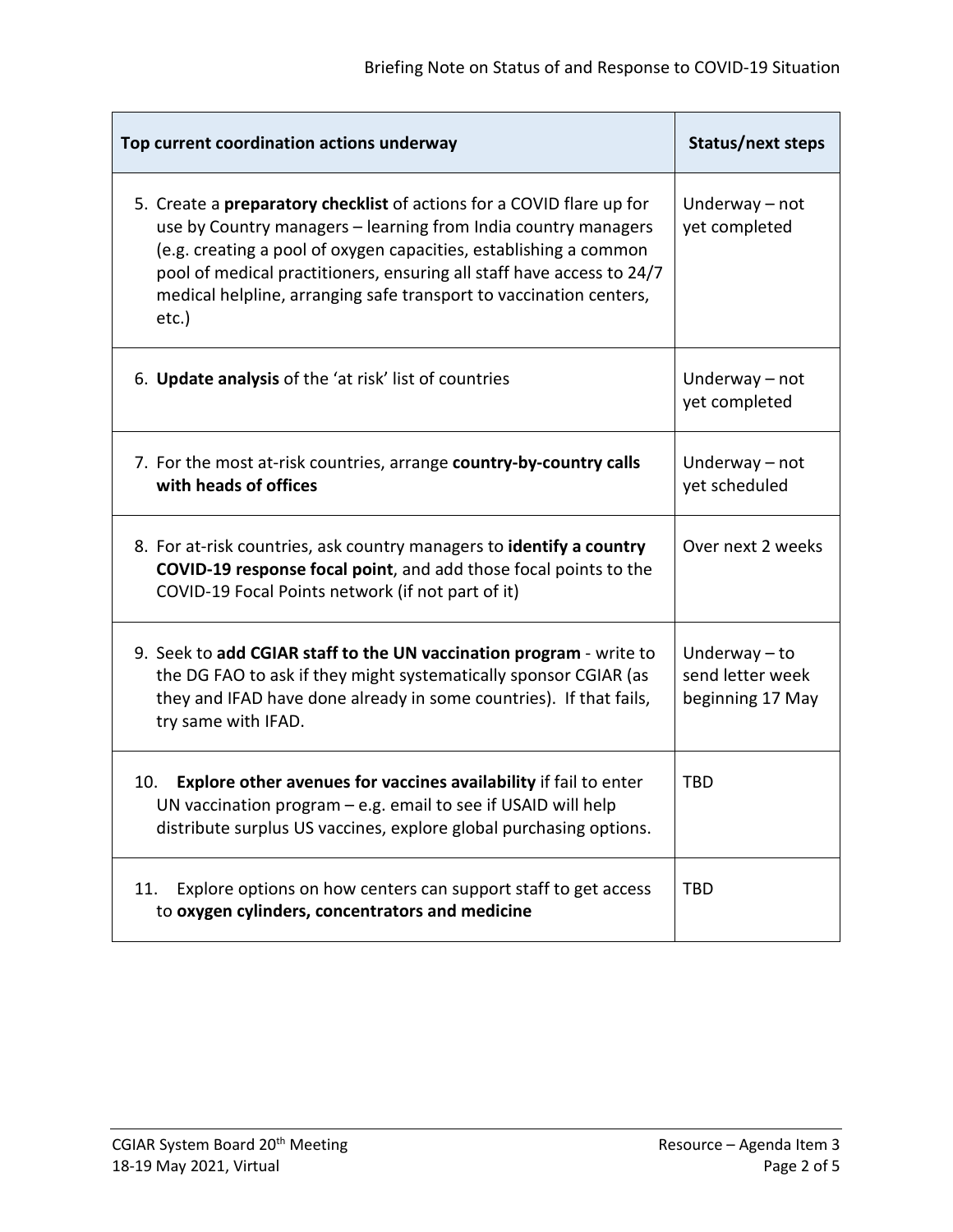| Top current coordination actions underway                                                | Status/next steps                            |
|------------------------------------------------------------------------------------------|----------------------------------------------|
| Discuss this list with the COVID focal-point network (in their<br>12.<br>call next week) | Underway – calls<br>on 18 and 19 May<br>2021 |

### More Detail on Prior Actions

Early March 2020, the Centres and System Organization acted quickly to respond to the immediate challenges that the COVID-19 pandemic presented for our staff, partners and operations, and forward planning. At the early stages of the pandemic a COVID-19 Centers/Alliances Focal Points network at System level was established with coordination provided by the SO. The work of this group that initially met weekly included:

- **1.** the development and update of a **COVID-19 risk register**
- **2.** exchange of information and **best practices**
- 3. a "**CGIAR guide to planning for return to the physical workplace"**
- 4. **data gathering** on the situation such as infection cases/deaths
- 5. **lessons learned and arising opportunities** to strengthen crisis management, communication, and business continuity capabilities, that can be further supported by One CGIAR

The Center/System Org Focal Points network is still in place and currently meets monthly (the frequency was reduced late 2020). In past months discussions and work have shifted towards latest challenges such as sourcing and access to vaccines, negative perception and refusal by staff to get vaccinated, and the impact on business continuity.

#### Situation Analysis

#### *System-wide overview*

Based on data collected by the COVID-19 Focal Points, 462 staff have been tested positive. Sadly, 7 died.

The majority of Centers/Alliances staff continue to work from home, with only skeleton staff in campus/office. Two Centers (IITA and AfricaRice) have most of their staff back in campuses/office, and have put in place the necessary health and safety measures, e.g. taking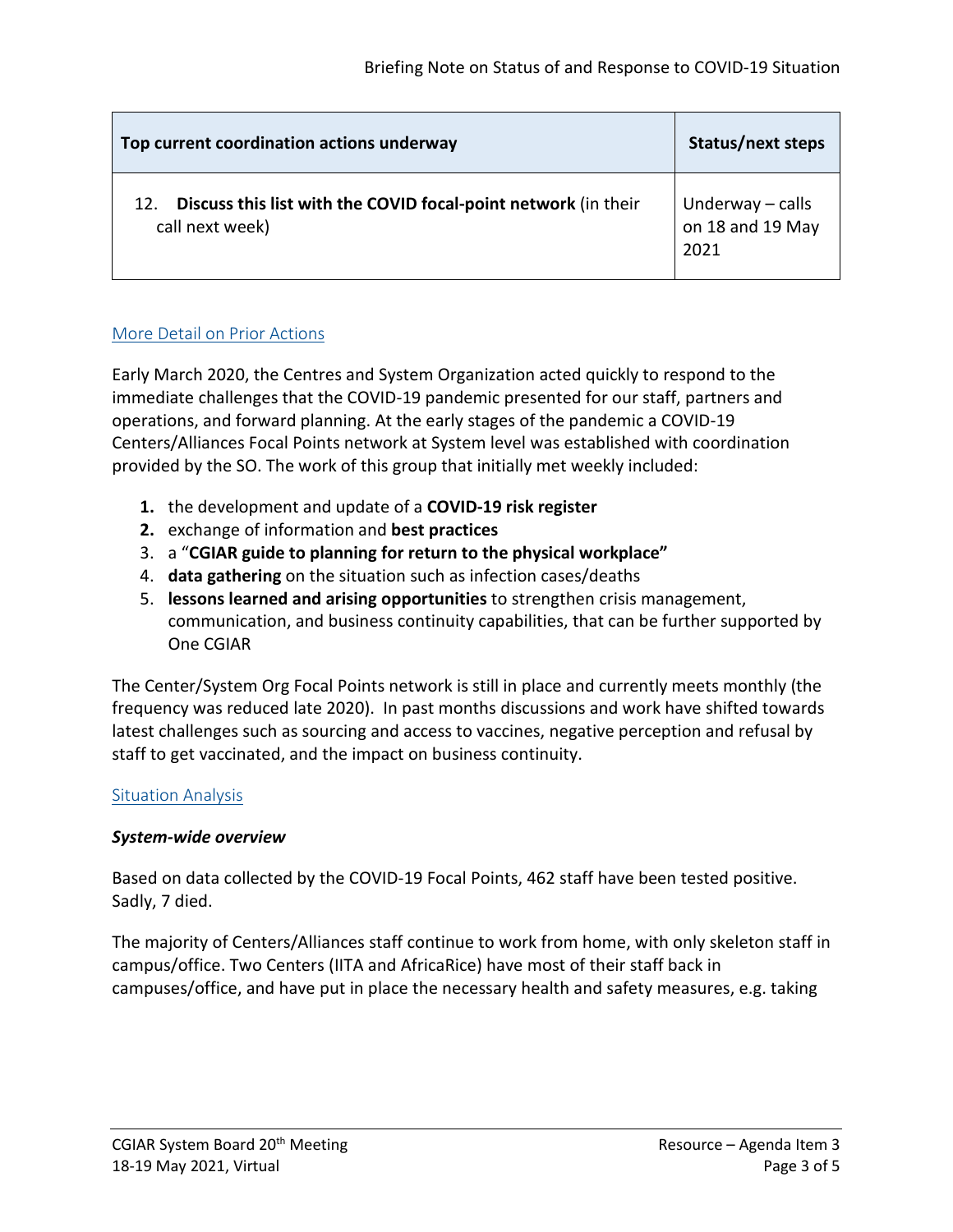temperature of staff, staggered entrance/exit times; social distancing, wearing mask in common areas, hands sanitation.

Availability and access to vaccines is problematic in most countries. In addition, there is reluctance by many staff to being vaccinated. Most Centers/Alliances have organized vaccines awareness raising sessions to provide accurate information on vaccines.

In addition to India (more details below), there are a number of other countries where the situation appears to be worsening, with a spike of new infections putting the health systems under considerable pressure. Such countries include Pakistan, Bangladesh, Philippines, and Indonesia. The Global Response Task Force will conduct a country-by-country analysis to identify the highest risk countries and anticipate actions based on lessons learnt in India.

Current key risks include:

- Staff physical and mental health and safety.
- Reputational risks associated with perception that CGIAR may not be responding quickly enough or that response is insufficient; or that procurement of vaccines, medicines, oxygen and other prime necessity items not done through legitimate sources.
- Loss of capacity due to staff not being available or unable to work and/or reduced productivity.

A dedicated task force that – based on analysis – anticipates COVID-19 hot spots and supports in-country concerted action can provide additional capacity, ensure increased effectiveness and consistency of action across Center/Alliance and more effectively manage the above risks.

## *Situation in India*

Number of daily infections and deaths remain high (a daily average of approximately 400k and 4k, respectively in the past week). Many of our staff contracted COVID, and several were hospitalized. Since the beginning of the pandemic, 2 staff have died in India. Many local support staff have suffered losses in their families.

Critical and Center-Specific Actions:

- Coordination to support staff access to critical medical supplies (via a provider network to assist staff with sourcing these vital medical assets in the event of need)
- Availability and access to vaccines
- Psychological support for staff
- Support and training for managers.